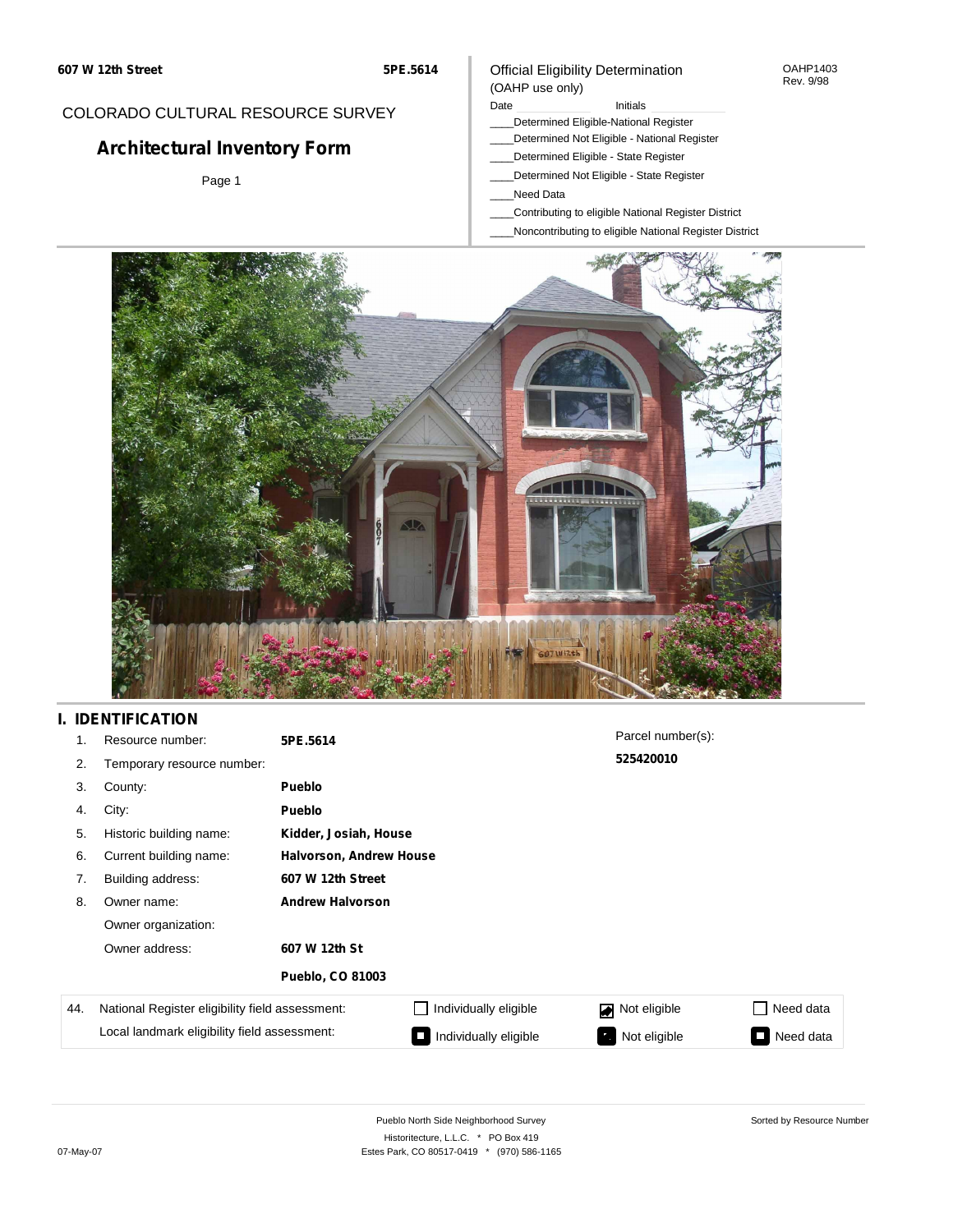Sorted by Resource Number

# **Architectural Inventory Form**

Page 2

## **II. GEOGRAPHIC INFORMATION**

| 9.  | P.M.                | 6th |     |    |           | Township:              |                         | <b>20S</b>                  |    |           |           | Range:            | 65W |         |
|-----|---------------------|-----|-----|----|-----------|------------------------|-------------------------|-----------------------------|----|-----------|-----------|-------------------|-----|---------|
|     |                     | NE  | 1/4 | of | <b>SW</b> | 1/4                    | of NW                   | 1/4                         | of | <b>SE</b> | 1/4       | of Section        |     | 25      |
| 10. | UTM reference zone: |     |     |    | 13        |                        |                         |                             |    |           |           |                   |     |         |
|     | Easting:            |     |     |    |           | 533700                 |                         |                             |    |           | Northing: |                   |     | 4236531 |
| 11. | USGS quad name:     |     |     |    |           |                        | <b>Northeast Pueblo</b> |                             |    |           | Scale:    |                   |     | 7.5     |
|     | Year:               |     |     |    |           | 1974)                  |                         | 1961 (Photorevised 1970 and |    |           |           |                   |     |         |
| 12. | $Lot(s)$ :          |     |     |    |           | Lot 14; Block 42       |                         |                             |    |           |           |                   |     |         |
|     | Addition:           |     |     |    |           | <b>County Addition</b> |                         |                             |    |           |           | Year of addition: |     | 1869    |

13. Boundary description and justification:

The parcel, as described above, contains but does not exceed the land historically associated with this property.

Metes and bounds exist:

П

### **III. ARCHITECTURAL DESCRIPTION**

| 14. | Building plan (footprint, shape):    | <b>Irregular Plan</b>                    |                       |
|-----|--------------------------------------|------------------------------------------|-----------------------|
|     | Other building plan descriptions:    |                                          |                       |
| 15. | Dimensions in feet (length x width): | 776 square feet                          |                       |
| 16. | Number of stories:                   | 11/2                                     |                       |
| 17. | Primary external wall material(s):   | <b>Brick</b>                             | Other wall materials: |
| 18. | Roof configuration:                  | <b>Gabled Roof/Cross Gabled Roof</b>     |                       |
|     | Other roof configurations:           |                                          |                       |
| 19. | Primary external roof material:      | <b>Asphalt Roof/Composition Roof</b>     |                       |
|     | Other roof materials:                |                                          |                       |
| 20. | Special features:                    | Fence                                    |                       |
|     |                                      | Chimney                                  |                       |
|     |                                      | Porch                                    |                       |
|     |                                      | <b>Roof Treatment/Dormer</b>             |                       |
|     |                                      | <b>Ornamentation/Decorative Shingles</b> |                       |
|     |                                      | <b>Window/Stained Glass</b>              |                       |
|     |                                      | <b>Window/Segmental Arch</b>             |                       |

#### 21. General architectural description:

Oriented to the south, this house rests on a battered concrete or concrete-covered foundation. A dark-pink-painted brick veneer clads the exterior walls, while variegated wood shingles, painted white, fill the space between the porch roof and the front-(south-) facing gable. Windows are generally 1-over-1-light, double-hung sash, with white-vinyl frames. Most have whitepainted, rock-faced sandstone sills and open beneath segmental arches. Opening in the first story of the front- (south-) facing gable is a tripartite window, with the end sashes opening as casements. Above this window is a stained-glass, semielliptical fanlight. Between this transom and window is a white-painted, dentiled cornice. Another tripartite window is immediately above this one. The transom above it fills a round arch. Both arches have brick archivolts and prominent, rock-faced, sandstone keystones. A front-gabled porch protrudes from the inside (southwest-facing) corner of the building. It has a concrete floor. The supports are white-painted, square columns, with bases and capitals and chamfered edges. Scroll brackets span from the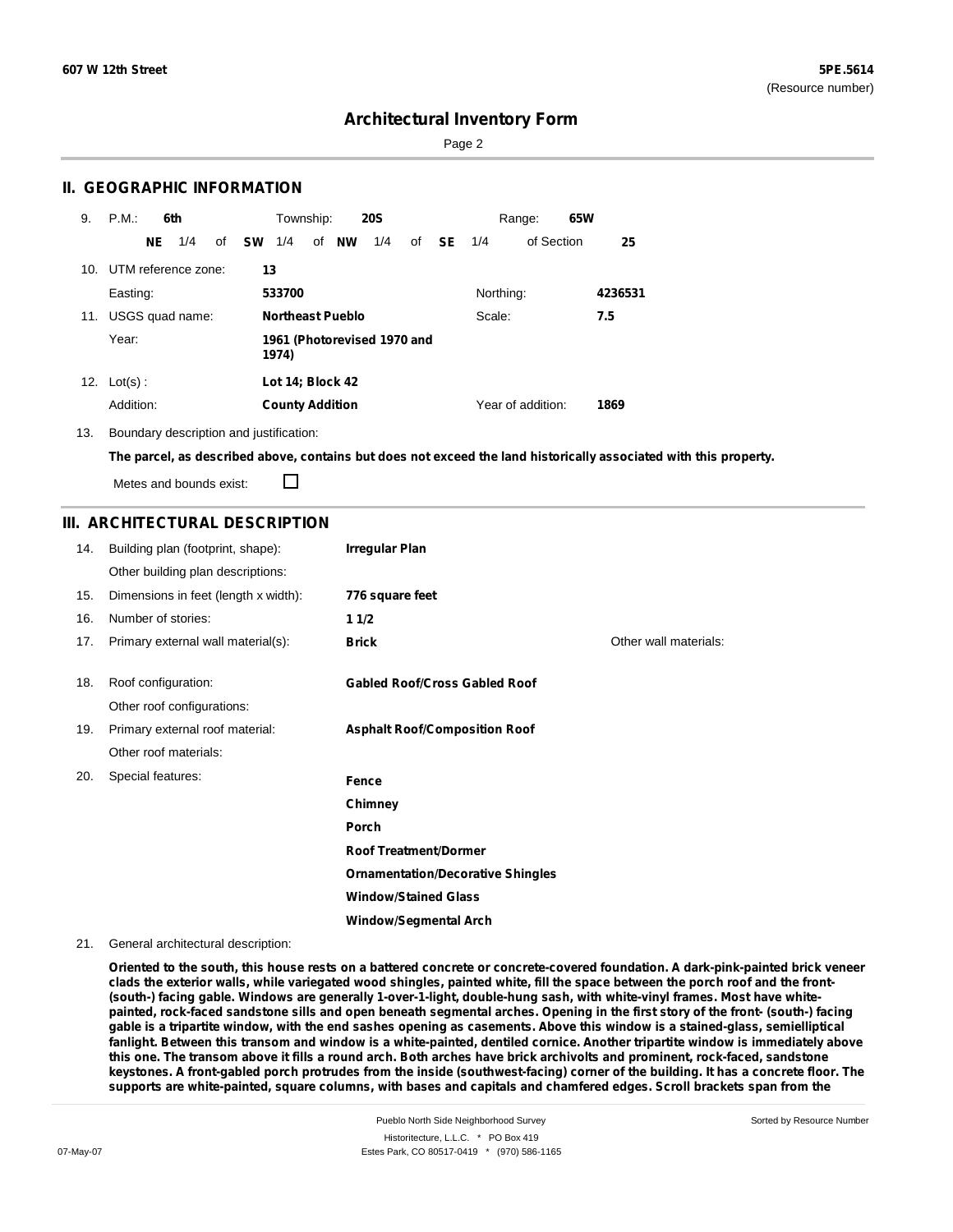Sorted by Resource Number

# **Architectural Inventory Form**

Page 3

supports to the porch's soffit. A geometric pattern of beadboard fills the porch's front gable. The porch provides access to the principal doorway. It is a white-painted, four-panel metal door, with a fanlight. The transom above it has been boarded shut. A small, shed-roofed porch protrudes from the west end of the rear elevation. It hosts a wood slab door. Crowing the center of the rear elevation is a shed-roofed wall dormer. Gray-green asphalt shingles cover the crossed gable roof. The front- (south-) facing gable is clipped. White-painted wood fascia and soffit box the eaves. A red-brick chimney emerges from the roof's east**facing slope, while another protrudes near the apex of the roof.**

# Architectural style: 22. **Late Victorian**

Other architectural styles:

Building type:

23. Landscape or special setting features:

This property is located on terrain sloping downward from north to south, with an elevation of around 4,700 feet above mean sea level. The neighborhood features modest, one- and two-story houses. This property is located on the north side of West 12th Street, an east-west-oriented thoroughfare. It is situated between 605 West 12th Street, to the east, and 613 West 12th Street, to the west. A gravel-covered strip separates the sidewalk from the street. A planted-grass yard with mature landscaping **surrounds the house. A combination of wood picket and privacy fences encloses the entire yard.**

24. Associated buildings, features or objects:

| 1: Type:  | Shed                                                                                                                                                                                                                                                                                                                                                                                            |
|-----------|-------------------------------------------------------------------------------------------------------------------------------------------------------------------------------------------------------------------------------------------------------------------------------------------------------------------------------------------------------------------------------------------------|
| Describe: | A shed is located on the northwest corner of the lot. Oriented to the south, the building rests<br>on a concrete slab. White-painted sheets of particleboard clad the exterior walls. Opening in<br>the center of the front (south) elevation is a white-painted, 6-panel metal door. Gray asphalt<br>shingles cover the front-gabled roof. White-painted wood fascia and soffit box the eaves. |

#### **IV. ARCHITECTURAL HISTORY**

| 25. | Date of Construction:  | Estimate:     | 1885                             | Actual:                                                                                                                                                 |
|-----|------------------------|---------------|----------------------------------|---------------------------------------------------------------------------------------------------------------------------------------------------------|
|     | Source of Information: |               | Co. consulted 1886 through 2003. | Pueblo City Directory. Pueblo, Co.; Salt Lake City; Kansas City, Mo.; and others: R.L. Polk &                                                           |
|     |                        |               |                                  | Sanborn Fire Insurance Maps (for Pueblo, Colorado). New York: Sanborn Map and<br>Publishing Co., 1883, 1886, 1889, 1893, 1904-05, 1904-51, and 1904-52. |
| 26. | Architect:             | unknown       |                                  |                                                                                                                                                         |
|     | Source of information: |               |                                  |                                                                                                                                                         |
| 27. | Builder:               | Josiah Kidder |                                  |                                                                                                                                                         |
|     | Source of information: |               |                                  | U.S. Census of 1900. Ward 2, Pueblo, Pueblo County, Colorado. Series T623, roll 128, p. 48.                                                             |
| 28. | Original Owner:        | Josiah Kidder |                                  |                                                                                                                                                         |
|     | Source of information: |               | Co. consulted 1886 through 2003. | Pueblo City Directory. Pueblo, Co.; Salt Lake City; Kansas City, Mo.; and others: R.L. Polk &                                                           |

29. Construction history:

City directories and Sanborn insurance maps suggest that this building was constructed around 1885. An analysis of the form, style, and materials corroborates this date. The only notable alterations have been the enclosure of the back porch, at an unknown time, and the replacement of the large, front windows, by the current owner, in 2000. At the time, the owner also **remodeled the interior. He also constructed the shed in 2004.**

30. Location: **original** Date of move(s):

### **V. HISTORICAL ASSOCIATIONS**

|     | 31. Original use(s): | <b>Single Dwelling</b> |
|-----|----------------------|------------------------|
| 32. | Intermediate use(s): | <b>Single Dwelling</b> |
| 33. | Current use(s):      | <b>Single Dwelling</b> |

Pueblo North Side Neighborhood Survey Historitecture, L.L.C. \* PO Box 419 07-May-07 **Estes Park, CO 80517-0419** \* (970) 586-1165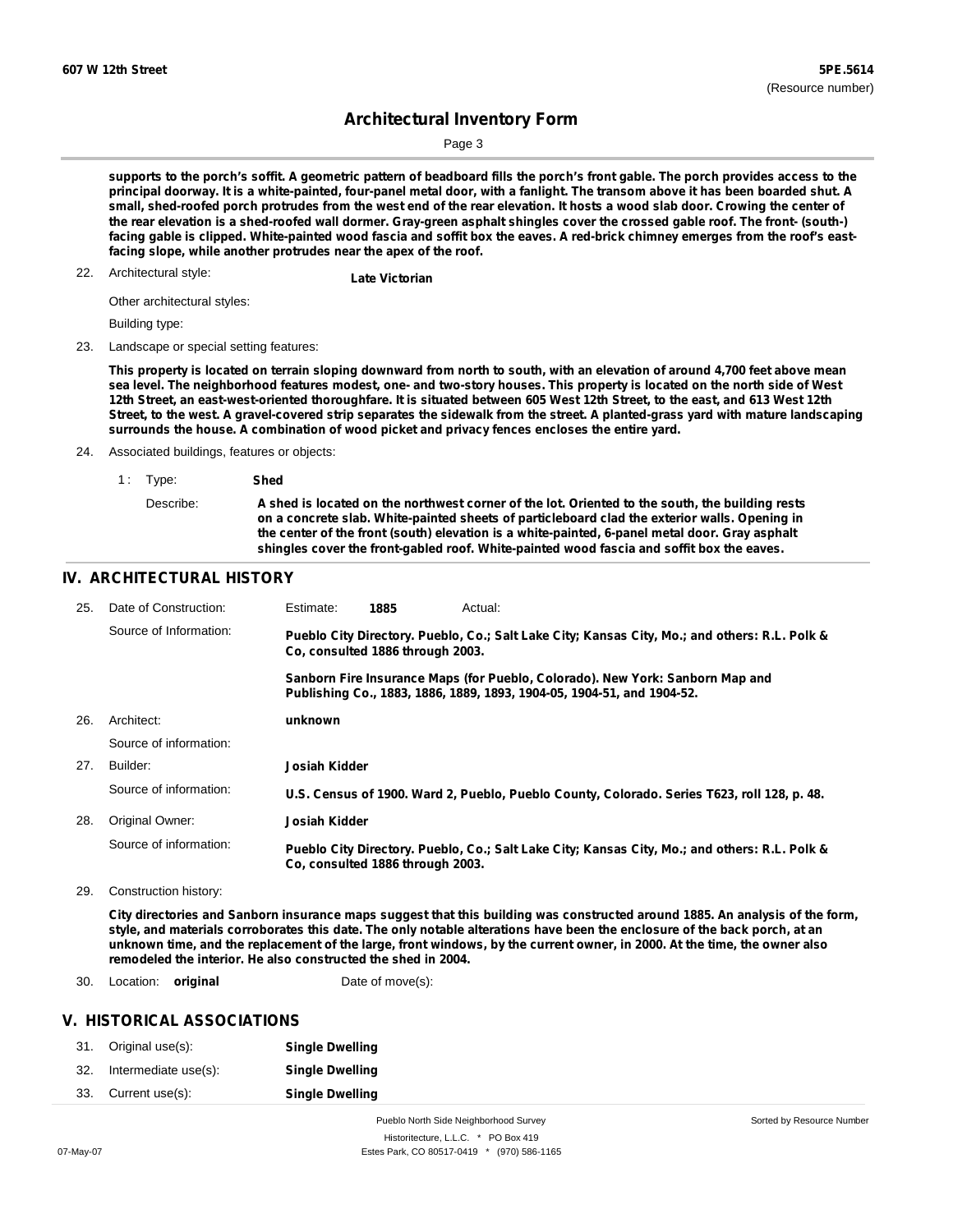|--|

| 33. Current use(s): | <b>Single Dwelling</b> |
|---------------------|------------------------|
|                     |                        |

- **Residence** Site type(s): 34.
- 35. Historical background:

This house's first owner and resident was probably the same person who constructed it around 1885, carpenter Josiah Kidder. He was born in Indiana in August 1842. His wife, Laura, was born in New York state in 1849. They had two daughters, Jessie and Zoa. The former was a milliner. In 1901, the resident here was Rev. William O. Cone, rector of Ascension Episcopal Church.

In 1909, John M. Lyons, a clerk for the Baldwin Drug Company, moved his family here. He appears to have died or otherwise vanished soon afterwards, leaving the house to his wife, Elizabeth Anna, and children: Agnes L., Norma L., Mary R., Alice, John B., Ruth, and Andrew. In 1910, Elizabeth remained at home while Agnes worked as a stenographer for a local mercantile company and Norma was a recording clerk for the Colorado Laundry. Elizabeth Lyons was born in Pennsylvania in 1866 and came to Pueblo in 1888. All of her children were born in Colorado and attended Sacred Heart Church (later Sacred Heart **Cathedral). The family remained here until about 1920. Elizabeth Lyons died in January 1928.**

The resident in 1925 was Samuel Parker McBride. In 1930, the Richard E. Wobst family lived here, including Morton Wobst, **Richard's brother. Frank E. Burns and Daniel J. McRitchie lived here in 1935.**

By 1940, Charles A. Ballou purchased the property and resided here. He was born in Rye and remained in the Pueblo area his entire life. His wife, Maude Cordelia Ballou, came to Pueblo in 1928, and they had seven children: William A. Ballou; Clara Baker; Clarence L. Ballou; Charles A. Ballou, Jr.; Rhoda Hickox; Edith Gregg; and Ruth Jarvis. The family attended Park Hill Christian Church. The elder Charles Ballou died on August 23, 1954. Maude died in this house in August 1960.

In 1991, owners John A. and Ella M. Frost sold the property to James A. and Mary E. Griffin. Andrew Halvorson, the current **owner, purchased the property from a bank in 2000.**

Sources of information: 36.

**Pueblo County Office of Tax Assessor. Property information card [internet].**

**Pueblo City Directory. Pueblo, Co.; Salt Lake City; Kansas City, Mo.; and others: R.L. Polk & Co, consulted 1886 through 2003.**

**U.S. Census of 1900. Ward 2, Pueblo, Pueblo County, Colorado. Series T623, roll 128, p. 48.**

**U.S. Census of 1910. Precinct 3, Pueblo, Pueblo County, Colorado. Series T624, roll 124, p. 122.**

**"Wobst (Richard E.)" [obituary]. Pueblo Chieftain, 4 December 1956, p. 32.**

**"McBride (Samuel Parker)" [obituary]. Pueblo Chieftain, 14 November 1945, p. 3.**

**"Elizabeth Anna Lyons" [obituary]. Pueblo Chieftain, 31 January 1928, p. 10.**

**"Ballou (Charles A.)" [obituary]. Pueblo Chieftain, 24 August 1954, p. 2.**

**"Ballou (Maude Cordelia)" [obituary]. Pueblo Chieftain, 14 August 1960, p. 5B.**

**Munch, J. Colorado Cultural Resource Survey, Architectural/Historical Component Form (no. 618), August 1981.**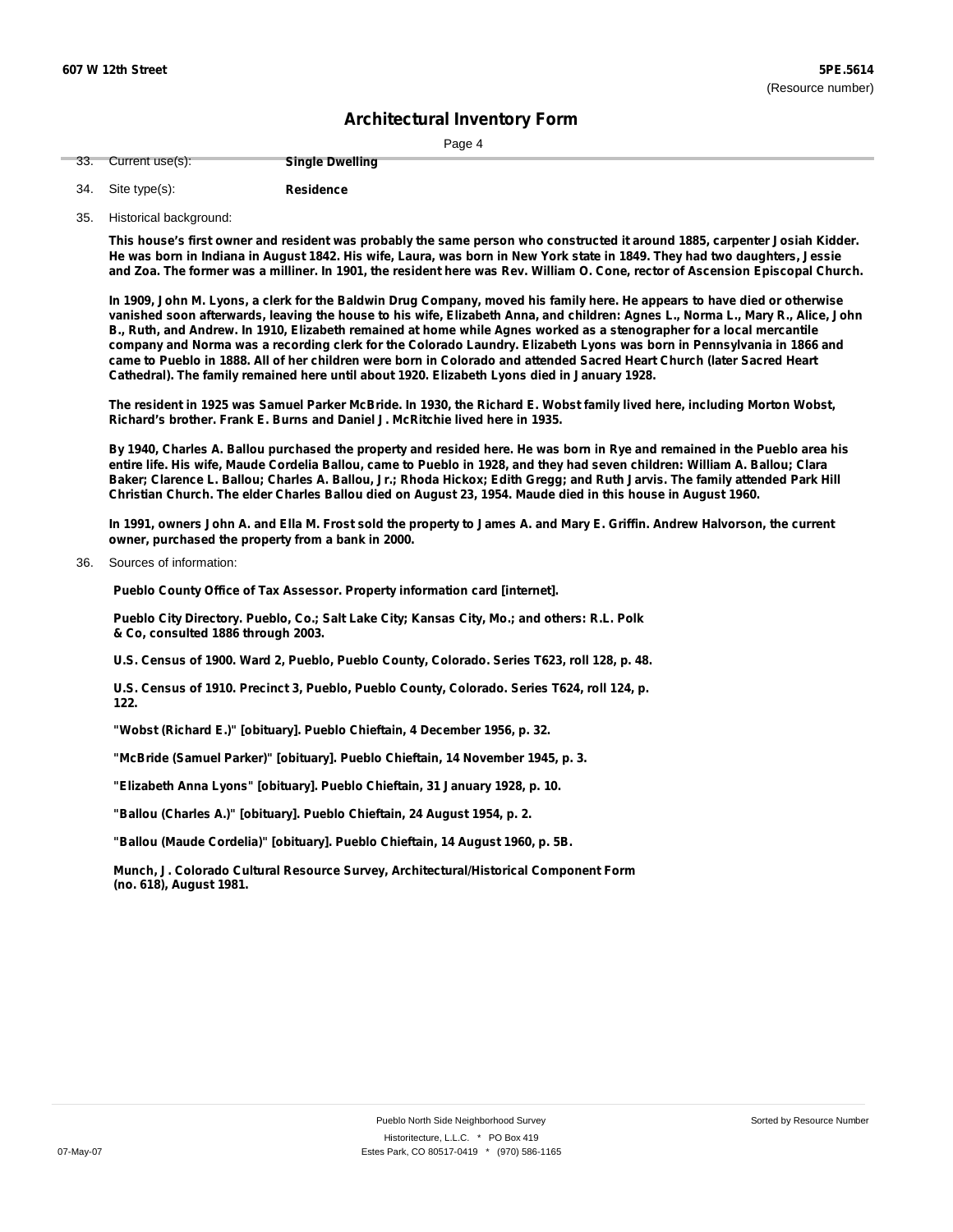$\sim$ 

Sorted by Resource Number

# **Architectural Inventory Form**

Page 5

|     | <b>VI. SIGNIFICANCE</b>                                                                                                                                                                                                                                                               |  |  |  |  |  |  |
|-----|---------------------------------------------------------------------------------------------------------------------------------------------------------------------------------------------------------------------------------------------------------------------------------------|--|--|--|--|--|--|
| 37. | Local landmark designation:<br>Yes $\Box$<br>No.                                                                                                                                                                                                                                      |  |  |  |  |  |  |
|     | Designation authority:                                                                                                                                                                                                                                                                |  |  |  |  |  |  |
|     | Date of designation:                                                                                                                                                                                                                                                                  |  |  |  |  |  |  |
| 38. | Applicable National Register criteria:                                                                                                                                                                                                                                                |  |  |  |  |  |  |
|     | A. Associated with events that have made a significant contribution to the broad pattern of our history.<br>1 I                                                                                                                                                                       |  |  |  |  |  |  |
|     | $\Box$<br>B. Associated with the lives of persons significant in our past.                                                                                                                                                                                                            |  |  |  |  |  |  |
|     | C. Embodies the distinctive characteristics of a type, period, or method of construction, or represents the work<br>◙<br>of a master, or that possess high artistic values, or represents a significant and distinguished entity whose<br>components may lack individual distinction. |  |  |  |  |  |  |
|     | D. Has yielded, or may be likely to yield, information important in history or prehistory.                                                                                                                                                                                            |  |  |  |  |  |  |
|     | Qualifies under Criteria Considerations A through G (see manual).                                                                                                                                                                                                                     |  |  |  |  |  |  |
|     | Does not meet any of the above National Register criteria.                                                                                                                                                                                                                            |  |  |  |  |  |  |
|     | <b>Pueblo Standards for Designation:</b>                                                                                                                                                                                                                                              |  |  |  |  |  |  |
|     | <u>1a. History</u>                                                                                                                                                                                                                                                                    |  |  |  |  |  |  |
|     | Have direct association with the historical development of the city, state, or nation; or                                                                                                                                                                                             |  |  |  |  |  |  |
|     | 1b. History<br>Be the site of a significant historic event; or<br>$\mathcal{L}_{\mathcal{A}}$                                                                                                                                                                                         |  |  |  |  |  |  |
|     | <u>1c. History</u>                                                                                                                                                                                                                                                                    |  |  |  |  |  |  |
|     | Have direct and substantial association with a person or group of persons who had influence on society.<br>$\blacksquare$                                                                                                                                                             |  |  |  |  |  |  |
|     | 2a. Architecture                                                                                                                                                                                                                                                                      |  |  |  |  |  |  |
|     | Embody distinguishing characteristics of an architectural style or type; or<br>$\overline{\phantom{a}}$                                                                                                                                                                               |  |  |  |  |  |  |
|     | <u>2b. Architecture</u>                                                                                                                                                                                                                                                               |  |  |  |  |  |  |
|     | Be a significant example of the work of a recognized architect or master builder, or<br>$\overline{\phantom{a}}$                                                                                                                                                                      |  |  |  |  |  |  |
|     | <b>2c. Architecture</b>                                                                                                                                                                                                                                                               |  |  |  |  |  |  |
|     | Contain elements of architectural design, engineering, materials, craftsmanship, or artistic merit which represent a<br>О<br>significant or influential innovation;                                                                                                                   |  |  |  |  |  |  |
|     | 2d. Architecture                                                                                                                                                                                                                                                                      |  |  |  |  |  |  |
|     | Portray the environment of a group of people or physical development of an area of the city in an era of history<br>$\Box$<br>characterized by a distinctive architectural style.                                                                                                     |  |  |  |  |  |  |
|     | 3a. Geography                                                                                                                                                                                                                                                                         |  |  |  |  |  |  |
|     | Have a prominent location or be an established, familiar, and orienting visual feature of the contemporary city, or<br>П                                                                                                                                                              |  |  |  |  |  |  |
|     | 3b. Geography<br>Promote understanding and appreciation of Pueblo's environment by means of distinctive physical characteristics<br>or rarity; or                                                                                                                                     |  |  |  |  |  |  |
|     | 3c. Geography<br>Make a special contribution to Pueblo's distinctive character.<br>$\overline{\phantom{a}}$                                                                                                                                                                           |  |  |  |  |  |  |
|     | <b>Not Applicable</b>                                                                                                                                                                                                                                                                 |  |  |  |  |  |  |
|     | Does not meet any of the above Pueblo landmark criteria.<br>$\sim$                                                                                                                                                                                                                    |  |  |  |  |  |  |
| 39. | Area(s) of Significance:<br><b>Architecture</b>                                                                                                                                                                                                                                       |  |  |  |  |  |  |
| 40. | Period of Significance:<br>ca. 1885                                                                                                                                                                                                                                                   |  |  |  |  |  |  |
| 41. | National:<br>Level of significance:<br>State<br>Local                                                                                                                                                                                                                                 |  |  |  |  |  |  |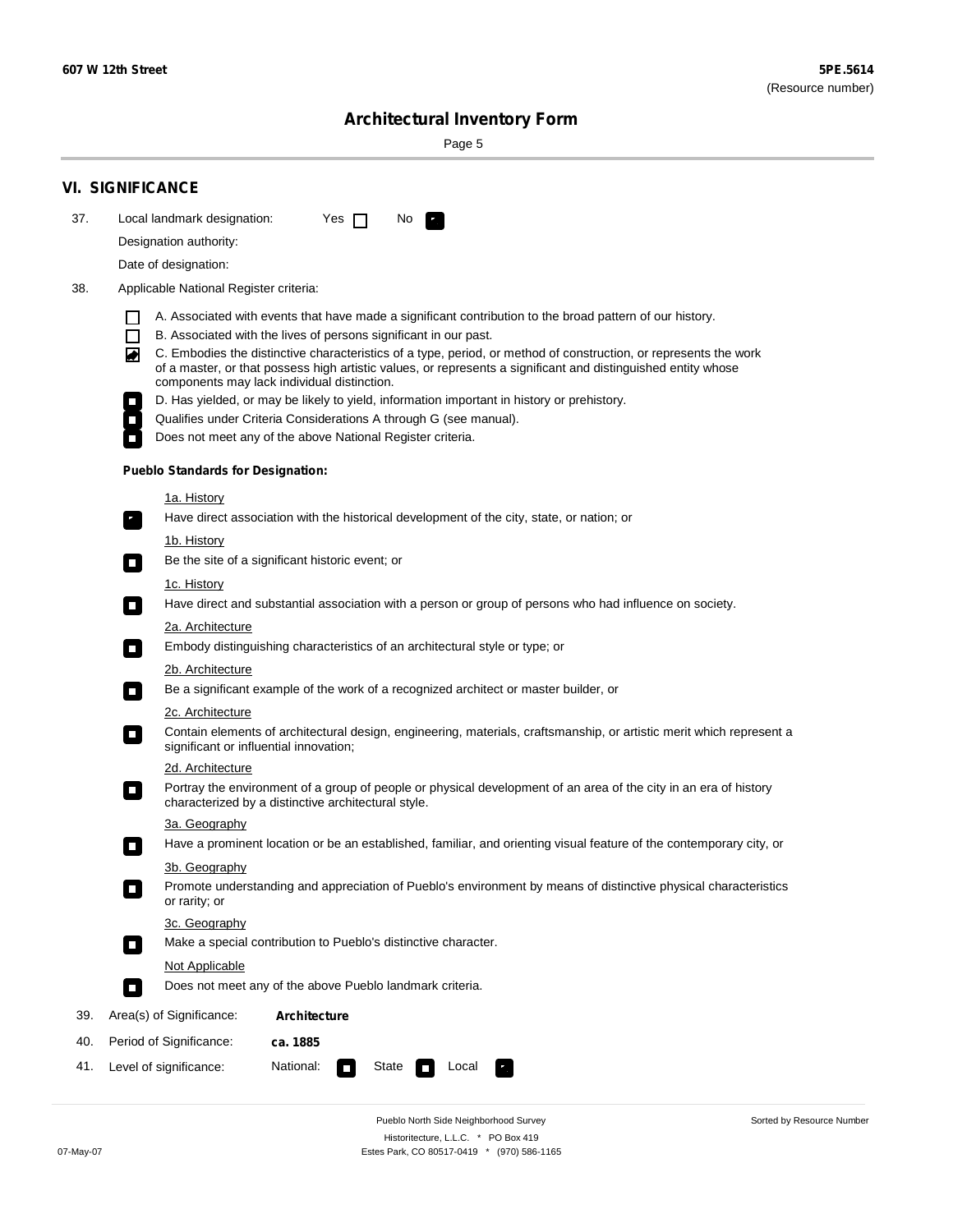Page 6

#### 42. Statement of significance:

This property is historically significant under Pueblo Local Landmark criterion 1A for its association with the development of **Pueblo's North Side Neighborhood, when more architecturally sophisticated buildings joined the smaller, plainer dwellings** originally constructed here. As well, the house is architecturally significant under National Register criterion C (Pueblo Local Landmark criterion 2A) as an intact example of a Late Victorian-era style. However, the levels of architectural and historical significance, combined with physical integrity, are not to the extent that this property would qualify for individual listing in the National Register of Historic Places, the Colorado State Register of Historic Properties, or a City of Pueblo Landmark. **Nonetheless, this house is most likely a contributing resource within any potential historic district.**

43. Assessment of historic physical integrity related to significance:

Constructed around 1885, this building exhibits a moderately high level of physical integrity relative to the seven aspects of integrity as defined by the National Park Service and the Colorado Historical Society: location, setting, design, materials, workmanship, feeling, and association. While the building has had no major additions, the replacement of the large windows in both stories of the façade removed important character-defining features. Nonetheless, this building retains sufficient **physical integrity to convey its significance.**

#### **VII. NATIONAL REGISTER ELIGIBILITY ASSESSMENT**

44. National Register eligibility field assessment: Local landmark eligibility field assessment:

**Individually eligible Not eligible** Not eligible **Need data Individually eligible Not eligible** Not eligible **Need data** 

No<sub>D</sub>

45. Is there National Register district potential? Yes

**Pueblo's North Side Neighborhood represents the evolution of the city's professional middle and upper classes. Its diversity of architectural styles and forms directly represents the city's changing economic and cultural climates. As well, the neighborhood is distinctive because it appears to have evolved independently of the area's dominant industry, steel manufacturing.** Discuss:

 $\blacksquare$ 

Yes Yes No

 $No$   $N/A$ 

N/A

If there is National Register district potential, is this building contributing:



### **VIII. RECORDING INFORMATION**

| 47. | Photograph numbers): | <b>CD-ROM Photo Disc: North Side Photos</b><br>File Name(s): 12thstw607                                                       |
|-----|----------------------|-------------------------------------------------------------------------------------------------------------------------------|
|     | Negatives filed at:  | <b>Special Collections</b><br><b>Robert Hoag Rawlings Public Library</b><br>100 East Abriendo Avenue<br>Pueblo, CO 81004-4290 |
| 48. | Report title:        | <b>Pueblo North Side Neighborhood Survey</b>                                                                                  |
| 49. | $Date(s)$ :          | 06/15/05                                                                                                                      |
| 50. | Recorder(s):         | <b>Adam Thomas</b>                                                                                                            |
| 51. | Organization:        | Historitecture, L.L.C.                                                                                                        |
| 52. | Address:             | <b>PO Box 419</b>                                                                                                             |
|     |                      | Estes Park, CO 80517-0419                                                                                                     |
| 53. | Phone number(s):     | (970) 586-1165                                                                                                                |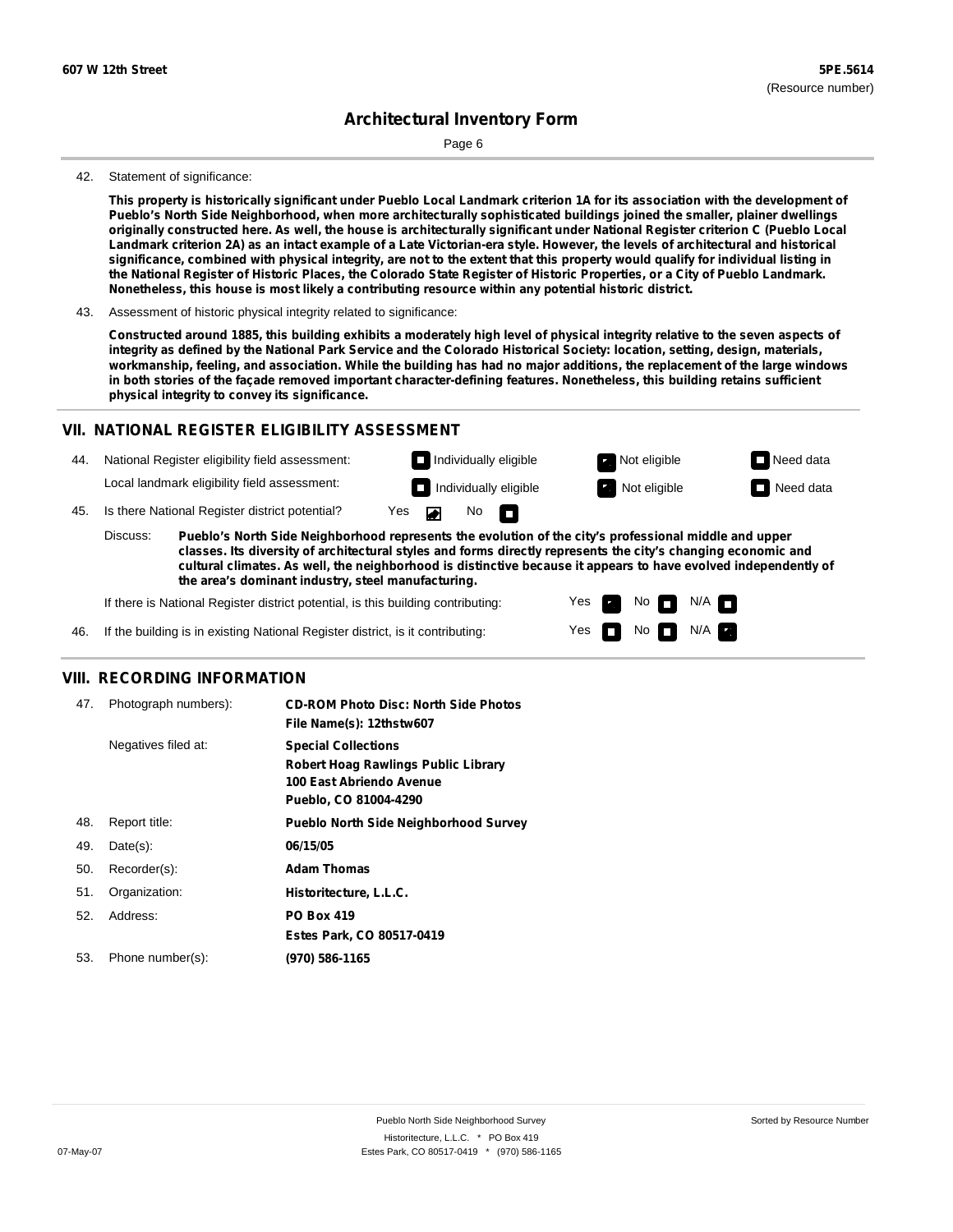Page 7